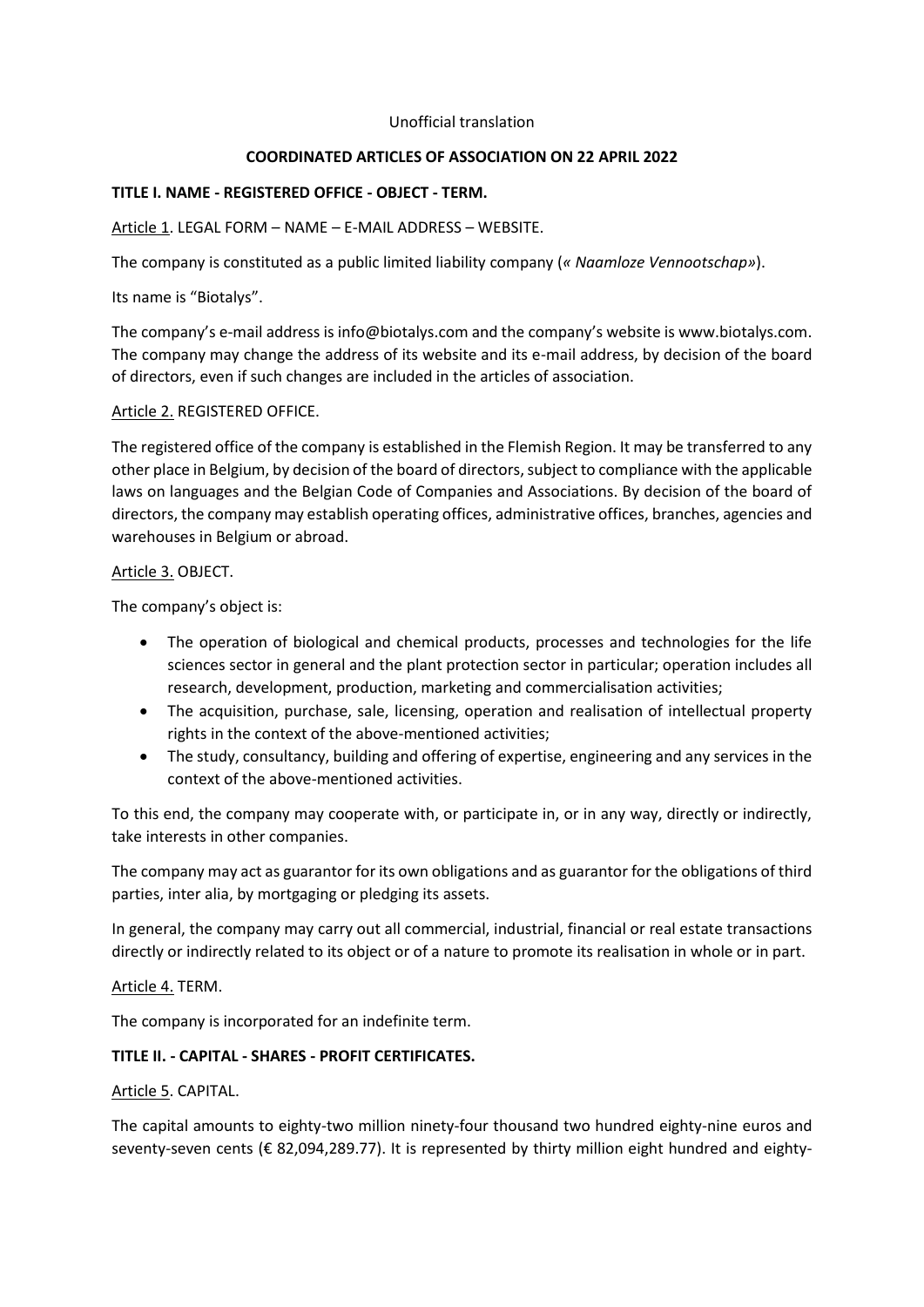two thousand one hundred and sixty-three (30,882,163) shares, without mention of value, each representing an equal share of the capital.

## Article 6. AUTHORISED CAPITAL.

§1. The board of directors may increase the capital of the company in one or several times by a (cumulative) amount of maximum seventy-nine million nine hundred and fifty-three thousand one hundred and thirty-seven euros ninety-one cents (€ 79,953,137.91). This authorisation may be renewed in accordance with the applicable legal provisions. The board of directors can exercise this authorisation for a period of five (5) years, to be calculated as from the date of publication in the Annexes to the Belgian Official State Gazette of the authorisation approved by the extraordinary general meeting of 18 June 2021.

§2. The capital increases to which can be decided according to this authorisation, shall take place in accordance with the modalities to be determined by the board of directors and can be realised by way of contribution in cash or in kind or by way of conversion of reserves into capital, whether or not available for distribution, with or without the issue of new shares. The board of directors may also use this authorisation to issue convertible bonds, warrants or bonds to which warrants or other movable values are attached, or other securities. When using its authorisation within the framework of the authorised capital, the board of directors may, in the interest of the company and within the limits and in accordance with the conditions prescribed by the Belgian Code of Companies and Associations, restrict or cancel the preferential subscription right of shareholders. Such restriction or cancellation may also be done in favour of employees of the company or its subsidiaries or in favour of one or more specified persons, even if they are not employees of the company or its subsidiaries.

§3. If, on the occasion of a capital increase decided upon within the framework of the authorised capital, an issue premium is paid, this shall be booked in the "Issue premiums" account, which shall constitute a guarantee for third parties to the same extent as the company's capital, and which, subject to the possibility of converting this reserve into capital, may only be disposed of in accordance with the conditions set by the Belgian Code of Companies and Associations for amendments to the articles of association.

§4. The board of directors is hereby expressly authorised to proceed with a capital increase in any form, including but not limited to a capital increase accompanied by a restriction or cancellation of the preferential subscription right, even after receipt by the company of the notification from the Belgian Financial Services and Markets Authority (FSMA) that it has been notified of a public takeover bid on the shares of the company. This authorisation is valid in relation to public takeover bids of which the company receives the aforementioned notification no more than three years after 18 June 2021. This authorisation may be renewed for an additional period of three years by resolution of the general meeting, which shall deliberate and resolve in accordance with the applicable provisions. The capital increases decided upon within the framework of this authorisation shall be allocated to the remaining part of the authorised capital referred to in the first paragraph.

§5. The board of directors is authorised, with the possibility of substitution, to amend the articles of association after each capital increase which has been effected within the limits of the authorised capital, in order to bring them in line with the new status of the capital and the shares.

Article 7. CALLING UP ON SHARES.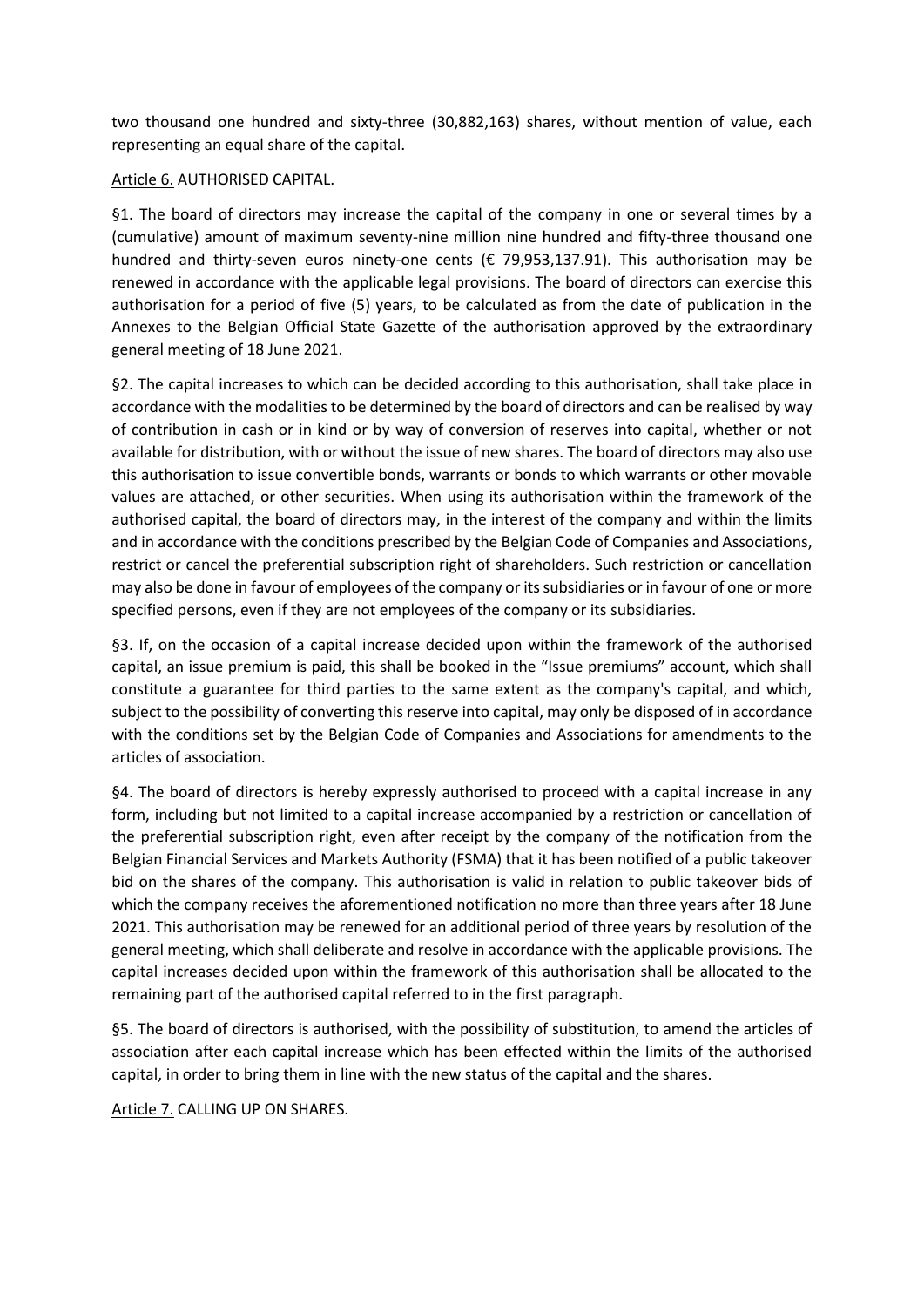Payments on not fully paid-up shares must occur at the place and on the date set by the board of directors which is solely competent in this matter; the membership rights attached to these shares shall be suspended until the payments have been made.

After due notice has been given by registered letter which has remained unanswered for one month, the board of directors may revoke the shareholder's rights and sell those shares which have not been fully paid up in the most appropriate way, without prejudice to the company's right to claim from the shareholder the payment not made as well as any indemnity. In this case the price of the transfer is calculated on the basis of the net assets of the company as they appear on the last balance sheet approved by the shareholders. Payments must be made according to the conditions established by the board of directors.

### Article 8. NATURE OF THE SHARES.

The shares and other securities are registered or dematerialised. The shares shall always be registered in such cases as required by law. A register of registered securities (which may be kept in electronic form) is kept at the registered office of the company. The board of directors may decide to entrust the management and administration of the electronic register to a third party.

# Article 9. TRANSFER OF SHARES.

The transfer of registered shares shall be effected by means of a declaration of transfer, recorded in the register of registered shares, dated and signed by the transferor and the transferee or by their proxy holders.

The company is also free to accept and record in the register a transfer, pledge, conversion or any other operation involving registered shares that may appear from correspondence or other documents of probative value that confirm the agreement of the parties.

The dematerialised shares booked in account shall be transferred by transfer from account to account. The number of dematerialised shares in circulation at any time shall be recorded in the register of registered shares in the name of the settlement institution.

# Article 10. INDIVISIBILITY OF SHARES.

The shares are indivisible with respect to the company.

If shares belong to several owners, are pledged or if the rights attached to the shares are subject to undivided ownership, usufruct or any other form of division of the rights attached to the shares, the board of directors may suspend the rights attached to the shares until one person is designated as the holder of the concerned shares with regard to the company.

The bare owners shall represent the usufructuaries, except in the event of an agreement or provision to the contrary in the deed establishing the usufruct. In the event of a dispute between the bare owner and the usufructuary about the existence or scope of such an agreement or provision, only the bare owner shall be allowed to attend the general meeting and to vote thereat.

# Article 11. DISCLOSURE OF MAJOR HOLDINGS.

In application of Title II of the Belgian Law of 2 May 2007 on disclosure of major holdings in issuers whose shares are admitted to trading on a regulated market and laying down miscellaneous provisions and the Belgian Royal Decree of 14 February 2008 on disclosure of major holdings, the statutory thresholds are applied.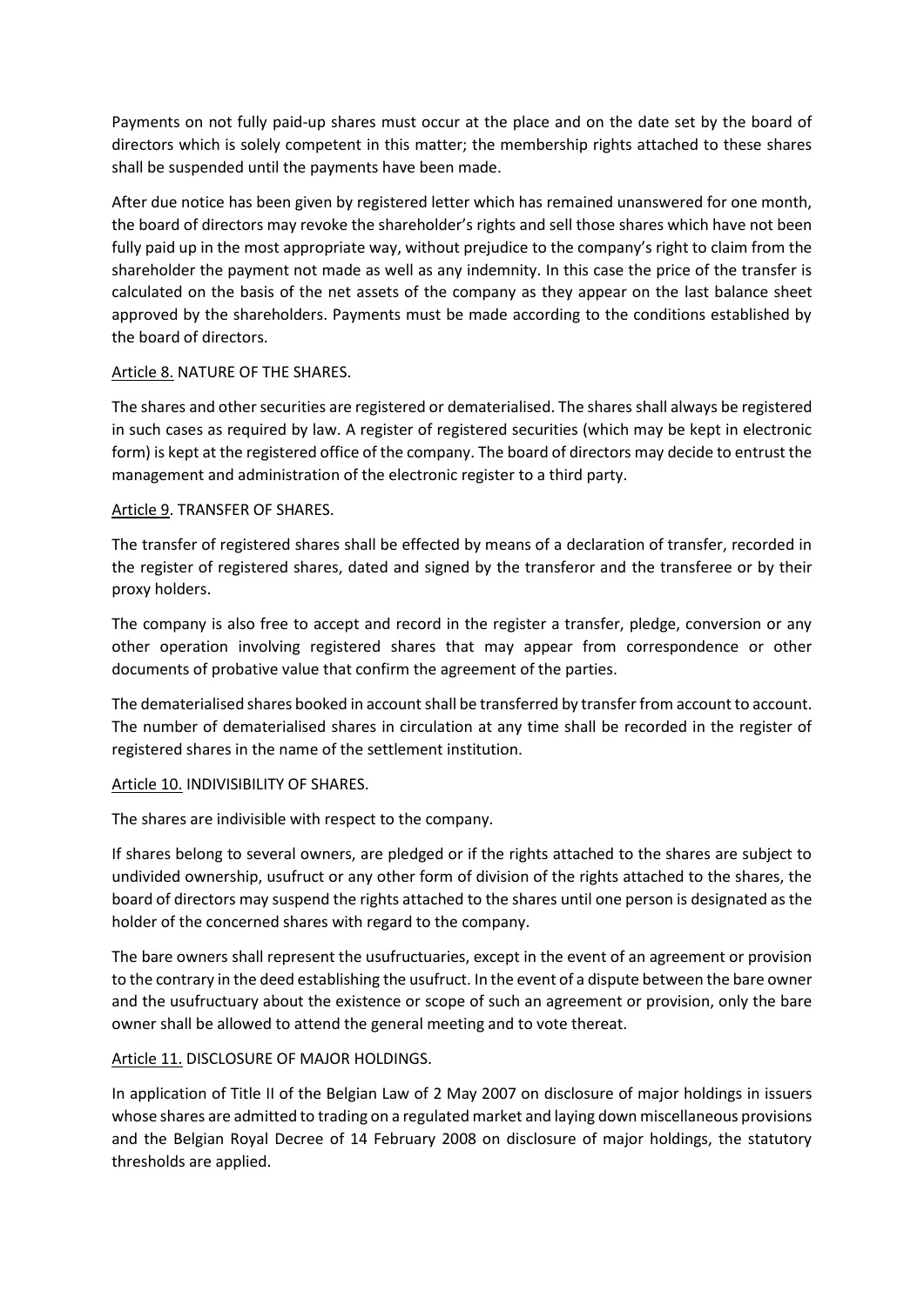# Article 12. PROFIT CERTIFICATES.

# (a) General

The company is authorised to issue profit certificates which do not represent the capital of the company. No other rights are attached to the profit certificates than those expressly provided for in the present articles of association (in particular in this article 12) or by the law. For the sake of clarity, it is specified that no membership rights (including participation in voting) are attached to the profit certificates with the exception of the rights conferred by law on profit certificates, from which it is not possible to derogate contractually or in the articles of association.

# (b) Automatic conversion

Profit certificates issued as a result of the exercise of warrants to profit certificates, shall automatically, without any further resolution of the general meeting being required, be converted into shares on a 2:1 basis each time they are issued. On the occasion of this automatic conversion of the profit certificates, the capital of the company shall be equally divided between all (new and existing) shares of the company so that the capital representing value of all shares shall be equalised. The board of directors shall have this automatic conversion, and the corresponding amendments to the articles of association that it implies, established in an authentic deed.

# **TITLE III. MANAGEMENT AND CONTROL**.

# Chapter 1. Board of Directors.

# Article 13. COMPOSITION OF THE BOARD OF DIRECTORS.

The company is managed by a board of at least three directors, natural or legal persons, who do not need to be shareholders, appointed by the general meeting of shareholders.

The directors are appointed for a maximum term of four years and they are eligible for reappointment. Their mandate may be revoked at any time by the general meeting of shareholders.

In case of an early vacancy within the board of directors, for any reason whatsoever, the remaining directors are entitled to provisionally appoint a new director until the general meeting appoints a new director. The appointment is put on the agenda of the first coming general meeting. In the absence of confirmation, the mandate of the provisionally appointed director ends at the end of the general meeting, without prejudice to the regularity of the composition of the board of directors until that time.

The board of directors may appoint a chairperson. In the absence of the chairperson, the chairpersonship shall be assumed by the director present who has been performing his mandate within the company for the longest time; if several directors have the same seniority, the oldest director shall act as chairperson.

### Article 14. CONVENING NOTICE.

§1. The board of directors shall be convened by the chairperson whenever the interests of the company so require or whenever two directors so request. The notice convening the meeting shall be in writing or by any other means of communication with a physical trace, at the latest three working days before the date set for the meeting, except in case of urgency, which shall be duly motivated in the notice or in the minutes of the meeting. Each director may waive the right to be convened. In any case, a director who is present or represented at the meeting shall be deemed to have been duly convened or to have waived the convening notice. The meetings shall be held on the day, at the time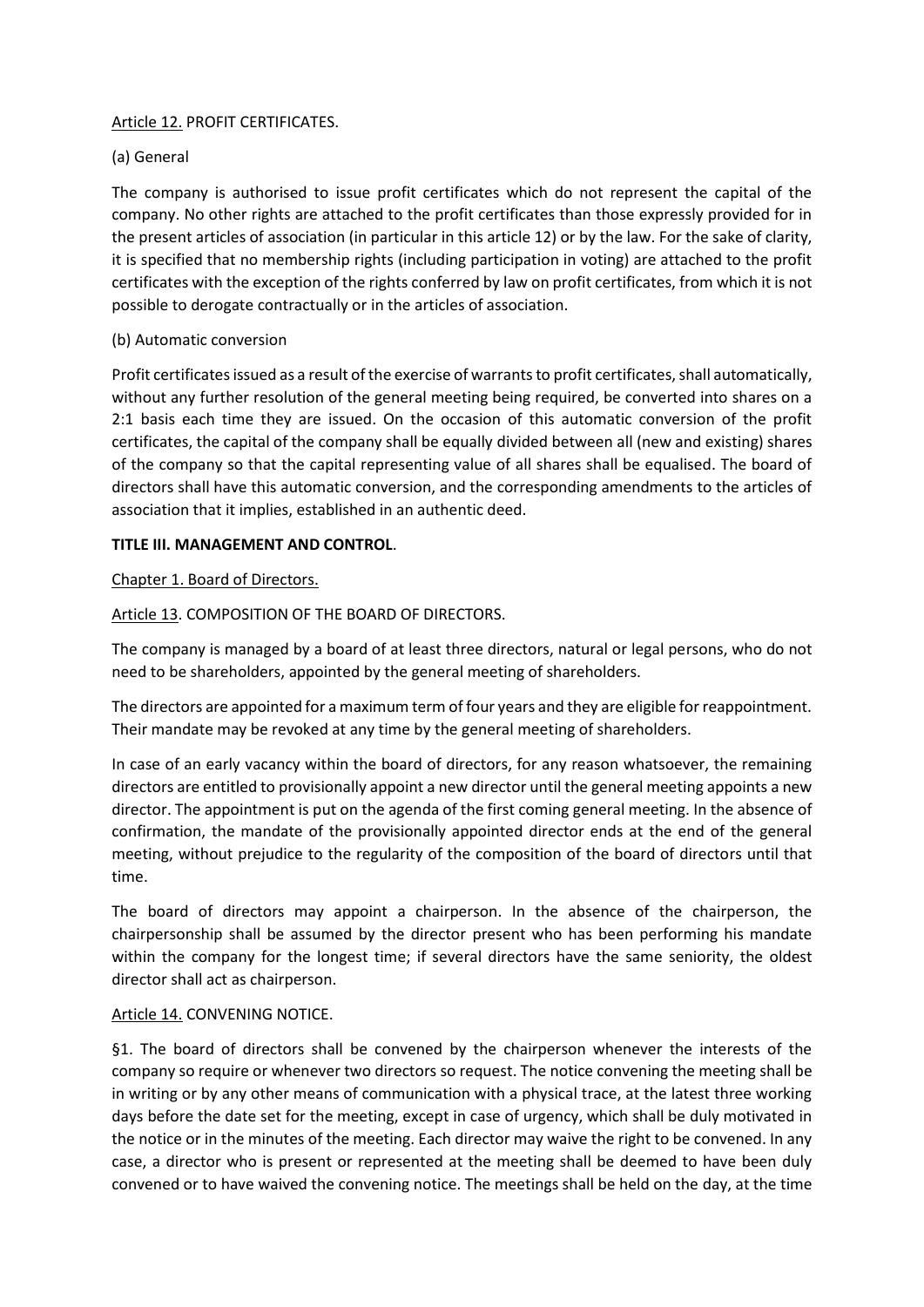and at the place indicated in the notice. No agenda item may be added at the meeting unless all directors are present or represented at the meeting and unanimously approve the amendment of the agenda.

§2. The meeting of the board of directors shall be chaired by the chairperson. If the chairperson is prevented from attending, the meeting shall be chaired by another director in accordance with article 18.

# Article 15. QUORUM.

§1. The board of directors can only validly deliberate and decide if more than half of its members are present or represented.

§2. The quorum requirement provided for in §1 above shall not apply to a vote on any matter at a subsequent meeting of the board of directors where that matter was postponed due to insufficient quorum at a previous meeting, if the notice convening this subsequent meeting contains the proposed resolution on that matter with reference to this article 15, §2, provided that at least two directors must be present or represented.

§3. The directors may participate in the meetings of the board of directors by telephone, video conference or similar means of communication which allow all persons participating in the meeting to hear each other simultaneously. Any person who takes part in a meeting in accordance with this §3 shall be deemed to be present at that meeting.

§4. Each director may give to another director, in writing or by any means of communication which leaves a physical trace, a proxy to represent him/her at a given meeting of the board of directors and to vote on his/her behalf. Representation by proxy shall constitute presence for the purpose of determining a quorum. A director may represent more than one of his colleagues and may cast, in addition to his own vote, as many votes as he has received proxies for.

### Article 16. DELIBERATION AND VOTE.

All decisions of the board of directors are taken by a majority of the votes cast. If there is a tie in voting on a particular agenda item, a new meeting shall be convened within five working days to decide on the same agenda item. If, again, there is a tie in voting on that same item on the agenda, the chairperson of the meeting shall have the casting vote.

# Article 17. CONFLICT OF INTEREST.

If a director has a direct or indirect interest of a financial nature which conflicts with a decision or transaction that falls within the powers of the board of directors, he or she must inform the board of directors thereof in accordance with the Belgian Code of Companies and Associations and the provisions of article 7:96 of the Belgian Code of Companies and Associations must be complied with.

If more than one director finds itself in such circumstances, and if applicable laws prohibit them from participating in the deliberation or the voting relating thereto, this decision may be validly taken by the remaining directors, even if in this circumstance not more than half of the directors are present or represented as required by article 15, provided that at least two directors must be present.

Each proposed decision or transaction between affiliated parties within the meaning of article 7:97 of the Belgian Code of Companies and Associations shall be submitted to a committee of three independent directors.

Article 18. UNANIMOUS WRITTEN RESOLUTION.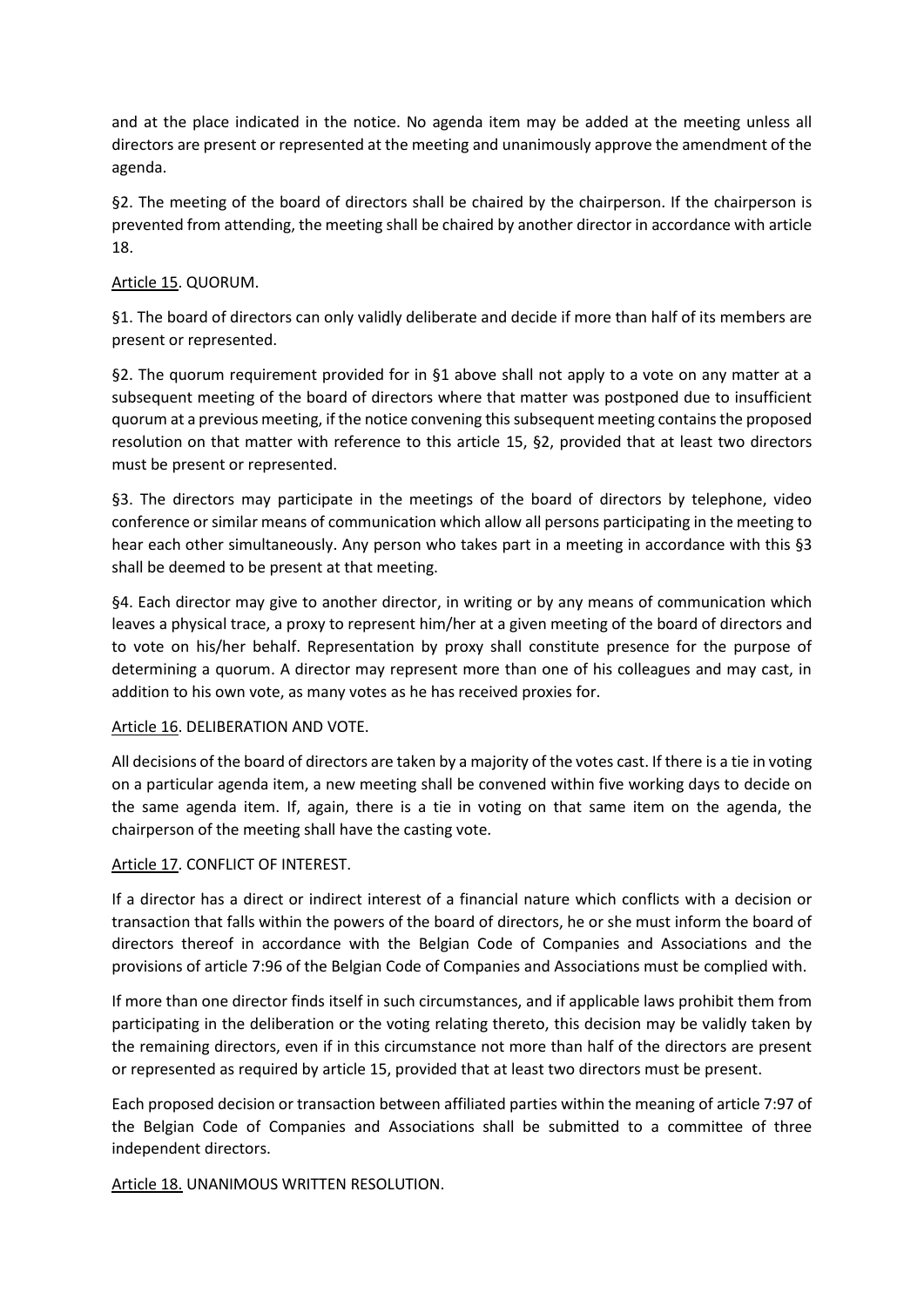The decisions of the board of directors may be taken by unanimous written resolution of all directors, who to this end shall sign a single document or several copies of such document.

## Article 19. MINUTES.

The decisions of the board of directors shall be recorded in minutes signed by the chairperson and by at least one other director, as well as by the members of the board of directors who so request, and circulated to each director. These minutes shall be recorded or inserted in a special register.

The copies of or extracts from the minutes intended for third parties shall be signed by the chairperson of the board of directors or by two directors.

# Article 20. POWERS OF THE BOARD OF DIRECTORS.

§1. The board of directors shall have the power to carry out all acts necessary or useful for achieving the company's object, except those for which other bodies of the company are competent by law or the present articles of association.

§2. The board of directors may delegate special and limited powers to the managing director and to other members of the executive staff.

§3. The board of directors shall set up an audit committee (in accordance with article 7:99 of the Belgian Code of Companies and Associations) and a remuneration committee (in accordance with article 7:100 of the Belgian Code of Companies and Associations). The rules regarding the composition, powers and operation of such committees are laid down in the Corporate Governance Charter.

The board of directors has the power to draft terms of reference and to amend this paragraph in accordance with the latest approved version of the terms of reference.

In preparation of its deliberations and decision-making, the board of directors may set up other committees, the number, composition and powers of which it shall determine in accordance with the provisions of the law and the present articles of association.

Article 21. CORPORATE GOVERNANCE CHARTER.

The board of directors may lay down its operating rules and other rules in a Corporate Governance Charter.

Chapter 2. Daily management.

Article 22. APPOINTMENT AND DISMISSAL.

The daily management of the company may be assigned to one or more persons, who may or may not be shareholders or directors, acting alone or together. The board of directors shall decide on their appointment, dismissal, powers and remuneration.

If a director is charged with the daily management, he or she shall perform this function under the title of managing director.

Article 23. POWERS OF THE MANAGING DIRECTOR.

In addition to the special and limited powers entrusted to him/her by the board of directors, the managing director shall be charged with the daily management of the company and with representing the company as regards such management. The managing director is also charged with the execution of the decisions of the board of directors. Within the limits of the powers granted to him/her by or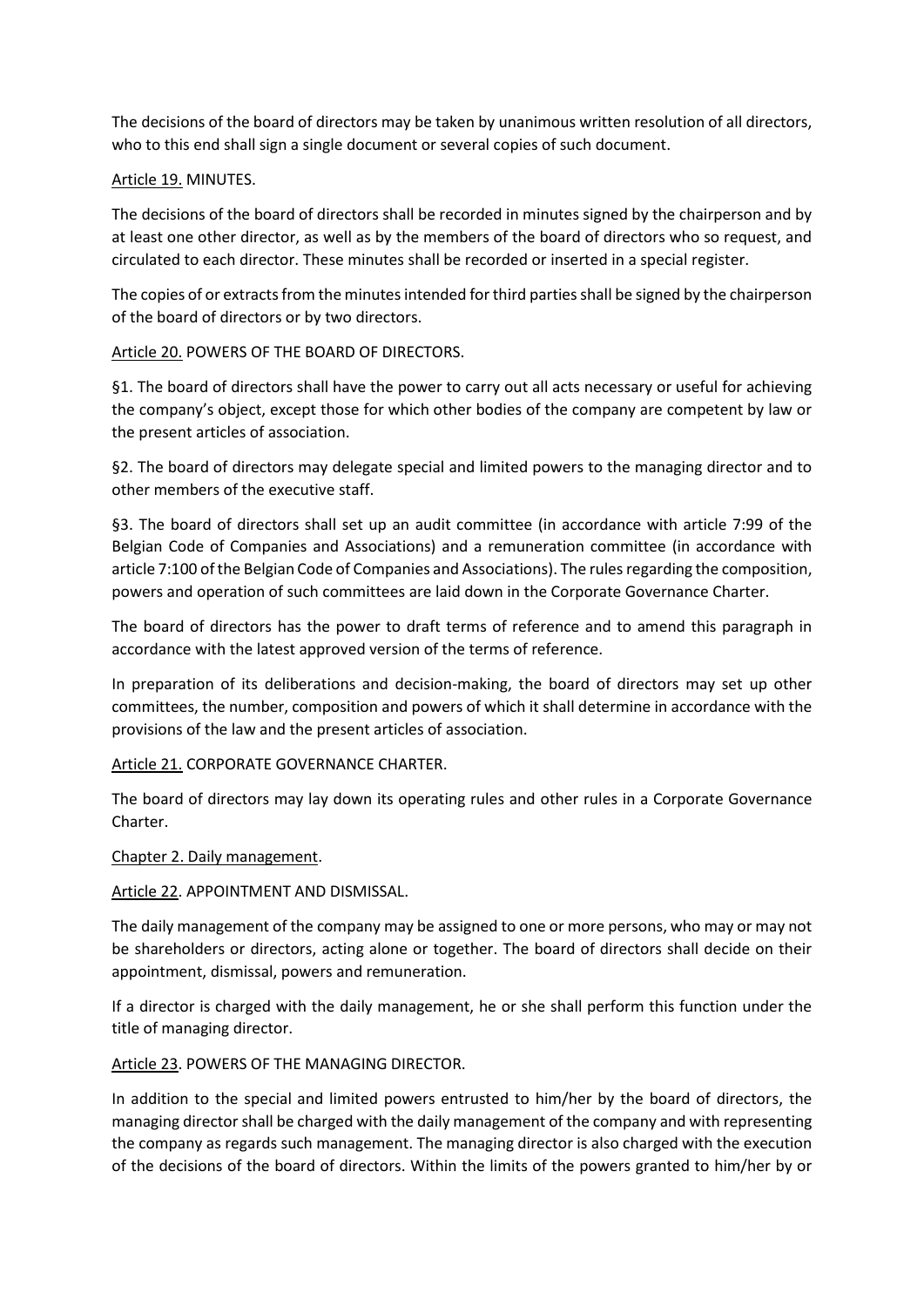pursuant to the present articles of association, the managing director may delegate special and limited powers to a management committee or to any other person. He/she may allow the sub-delegation of these powers.

## Chapter 3. Representation.

# Article 24. REPRESENTATION.

The board of directors shall represent the company towards third parties and in court as plaintiff or defendant. Without prejudice to this general power of representation of the board of directors as a collegiate body, acting by a majority of its members, the company shall also be validly represented towards third parties and in court as plaintiff or defendant, for all acts of daily management and those acts which fall outside this scope, by two directors acting jointly.

Within the daily management, the company may furthermore be represented by a managing director acting alone and/or by other persons charged with the daily management, acting alone or jointly as determined at the time of their appointment.

The bodies which represent the company in accordance with the above may appoint proxy holders. The company shall also be validly bound, within the framework of their mandate, by special proxy holders. Only special proxies for specific or a series of specific legal acts are permitted.

The proxy holders shall only bind the company within the limits of their granted proxy, without prejudice to the responsibility of the principal in the event of excessive proxy.

### Chapter 4. Remunerations.

## Article 25. REMUNERATION.

The director's mandate is not remunerated, unless otherwise decided by the general meeting.

The time requirements as stipulated in article 7:91 of the Belgian Code of Companies and Associations regarding the vesting or exercise of shares, share options or any other rights to acquire shares by directors are not applicable and the board of directors may, by way of remuneration, grant to directors shares, share options and any other rights to acquire shares that are vested or can be exercised earlier than three years after their grant. This does not require the express authorisation of the general meeting.

The provisions of article 7:91 of the Belgian Code of Companies and Associations relating to linking 1/4 of the variable remuneration of executive directors to predetermined and objectively measurable performance criteria over a period of two years and 1/4 over a period of three years, are not applicable and the board of directors may deviate from them without the prior express approval of the general meeting.

### Article 26. COSTS AND EXPENSES.

The normal and justified expenses and costs, which the directors can claim to have incurred in the performance of their mandate, shall be reimbursed. Chapter 5. Control.

# Article 27. CONTROL.

The control of the financial situation, the annual accounts and the regularity of the transactions to be reported on in the annual accounts is conferred to one or more statutory auditors. The statutory auditor(s) shall be appointed by the general meeting of shareholders among the auditors, registered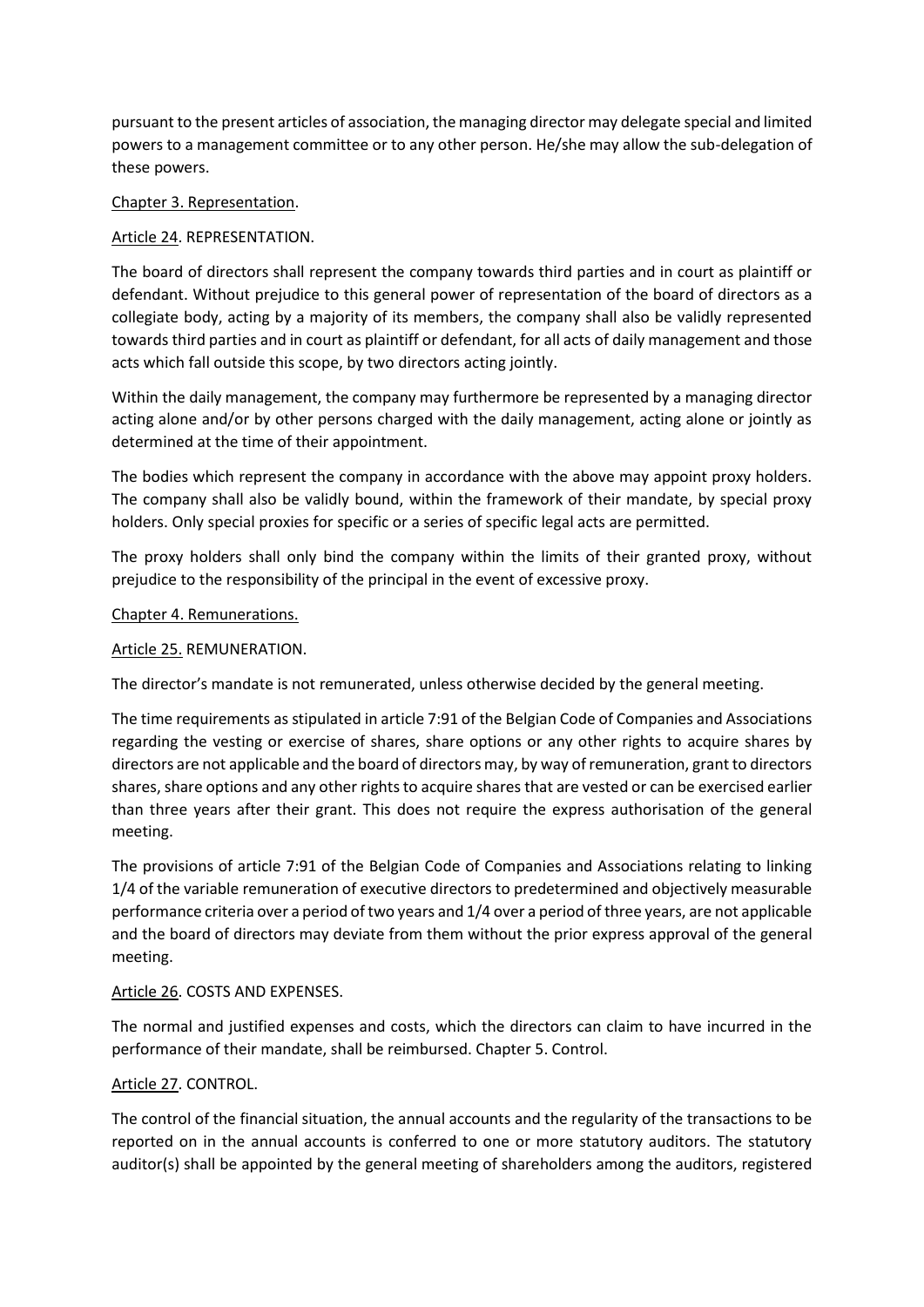in the public register of auditors or among the registered audit firms. The statutory auditor(s) shall be appointed for a term of three years, renewable in accordance with article 3:61 of the Belgian Code of Companies and Associations. Under penalty of damages, they can only be dismissed by the general meeting for lawful cause during their mandate.

The general meeting shall determine the remuneration of the statutory auditor(s). This remuneration shall be paid by the company.

## **TITLE IV. GENERAL MEETINGS OF SHAREHOLDERS.**

Article 28. ORDINARY GENERAL MEETING - EXTRAORDINARY GENERAL MEETING.

The ordinary general meeting shall be held on the fourth Tuesday of April at 10 a.m.

If this day is a public holiday, the ordinary general meeting shall take place the next working day.

Another, extraordinary or special general meeting of shareholders may be convened each time the company's interests require so. The general meetings shall be held at the registered office of the company or at any other place, in Belgium or abroad, as communicated in the convening notice.

# Article 29. CONVENING NOTICE AND ADMISSION FORMALITIES.

The convening notices for the general meeting and the admission to the general meeting shall take place in accordance with the Belgian Code of Companies and Associations.

### Article 30. ADMISSION FORMALITIES.

(a) Conditions to be admitted to the general meeting

In order to be admitted to a general meeting, a shareholder or holder of other securities of the company must follow the procedure provided for that purpose in the Belgian Code of Companies and Associations.

### (b) Mandates and proxies

Each shareholder who has voting rights may either participate in the meeting in person or give a proxy to another person, who may or may not be a shareholder.

Save where the applicable Belgian laws permit the appointment of multiple proxy holders, a shareholder may appoint only one person as proxy holder for a given general meeting.

The appointment of a proxy holder shall be made in accordance with the relevant provisions of the applicable Belgian laws on conflicts of interest, record keeping or any other applicable provisions.

# (c) Attendance list

Prior to being admitted to the general meeting, the holders of securities or their proxy holders shall be required to sign an attendance list, which shall include their first name, surname, place of residence or name and registered office, as well as the number of securities for which they are participating in the meeting.

The natural persons, security holders, bodies or proxy holders participating in the meeting must be able to prove their identity.

(d) Other securities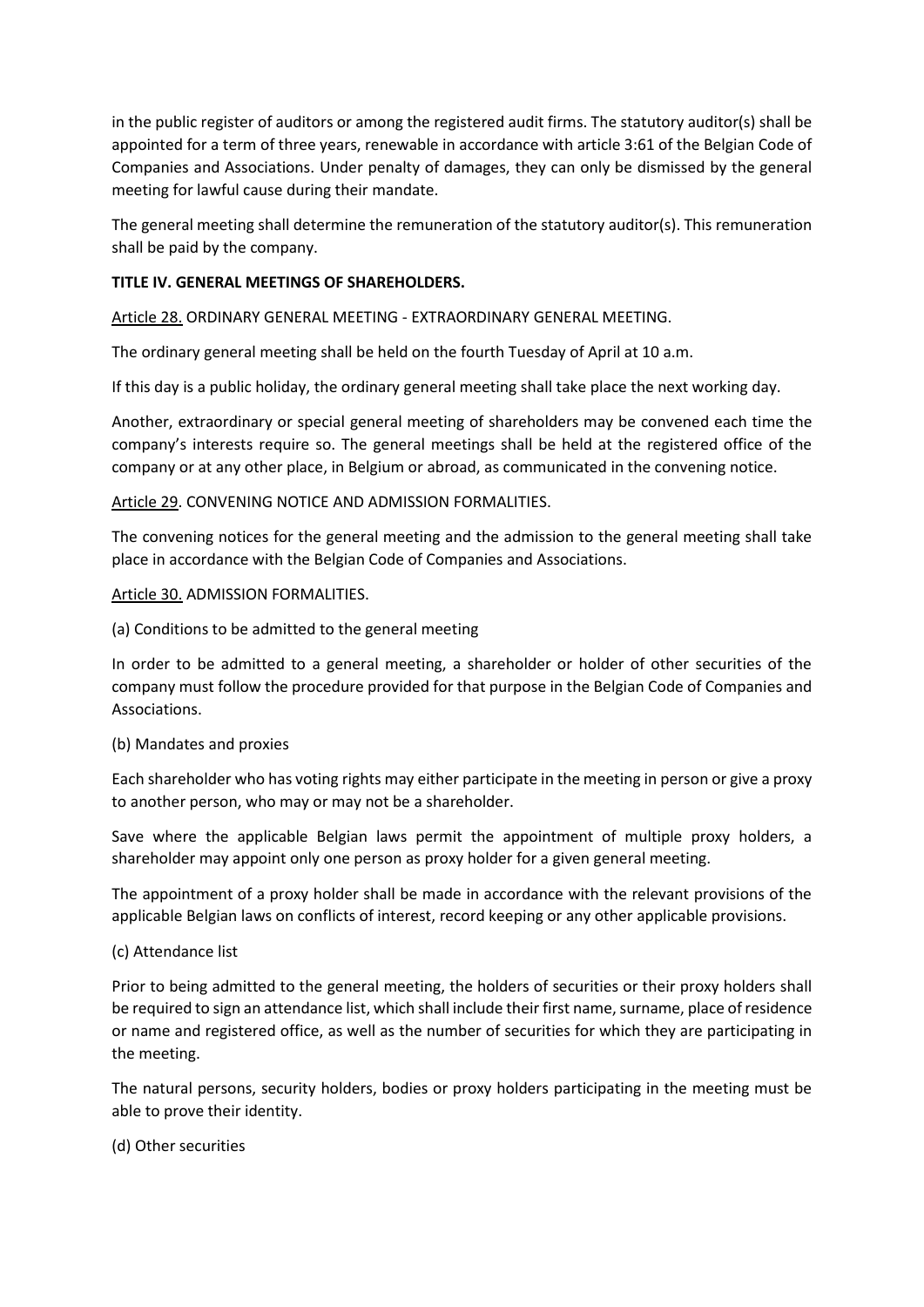The holders of profit certificates, shares without voting rights, bonds, warrants or other securities issued by the company, as well as the holders of certificates issued with the cooperation of the company and representing securities issued by it, may participate in the general meeting of shareholders to the extent that the law or the present articles of association grant them this right and, as the case may be, the right to take part in the vote. If they wish to participate, they shall be subject to the same formalities concerning admission, access, form and notification of proxies as those imposed on shareholders.

Article 31. REMOTE VOTING PRIOR TO THE GENERAL MEETING.

The convening notice may allow any shareholder to vote remotely prior to the general meeting, by letter or via the company website, using a form provided by the company.

The company may also organise remote voting prior to the meeting by other electronic means of communication.

The board of directors shall determine the arrangements for remote voting prior to the general meeting, including the arrangements for verifying the capacity and identity of persons wishing to vote remotely prior to the general meeting, via the company website. Either the notice convening the general meeting or a consultable document to which the notice refers (e.g. the company website) shall set out these modalities.

Shareholders who vote remotely must, in order for their vote to be taken into account for the calculation of the quorum and majority, comply with the conditions referred to in article 30.

# Article 32. QUORUM.

The general meeting may validly deliberate and resolve in accordance with the quorum requirements specified in the Belgian Code of Companies and Associations.

# Article 33. DELIBERATION AND RESOLUTIONS.

§1. The general meeting cannot validly deliberate on items which are not mentioned on the agenda or are not implicitly included therein, unless all the shareholders are present or represented at the meeting and unanimously decide to broaden the agenda.

§2. Each share carries one vote.

§3. Except where otherwise required by the Belgian Code of Companies and Associations, resolutions of the general meeting shall be adopted by a majority of the votes cast, irrespective of the number of shares represented at the meeting. Abstentions or blank votes and null and void votes shall not be taken into account in calculating the denominator or the numerator.

§4. Voting shall be done by a show of hands, roll call, signed voting forms or electronically.

# Article 34. BUREAU.

The general meeting shall be chaired by the chairperson of the board of directors or, in his absence, by a director appointed for that purpose by the chairperson of the board of directors, or by a director present who has been performing his or her mandate within the company for the longest time. The chairperson shall appoint the secretary, who does not need to be a shareholder. If the number of participants at the general meeting so requires, the general meeting shall elect one or more tellers. The chairperson, the secretary and the teller (if there is one) shall form the bureau. The chairperson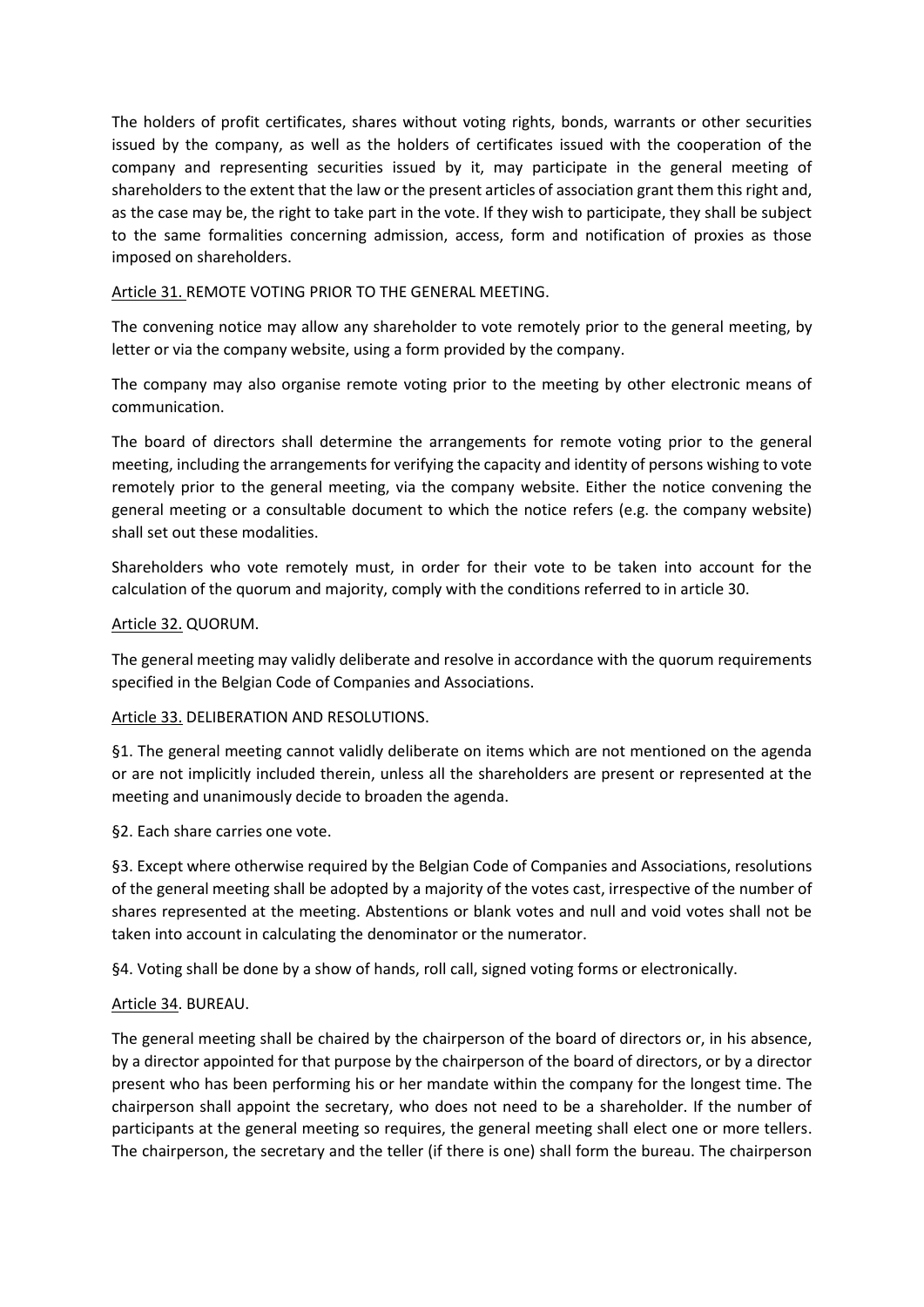may constitute the bureau prior to the opening of the general meeting and the bureau so constituted may verify the powers of the participants prior to the opening of the general meeting.

### Article 35. MINUTES.

The minutes of the general meeting shall be signed by the members of the bureau and by the shareholders who so request. These minutes, prepared in accordance with the Belgian Code of Companies and Associations, shall be recorded or inserted in a special register.

The copies of or extracts from the minutes intended for third parties shall be signed by the chairperson of the board of directors or by two directors.

# **TITLE V. FINANCIAL YEAR - ANNUAL ACCOUNTS - DIVIDENDS - DISTRIBUTION OF PROFITS.**

Article 36. FINANCIAL YEAR - ANNUAL ACCOUNTS - ANNUAL REPORT.

The financial year starts on the first of January and shall end on the thirty-first of December of each year. The annual accounts shall, in view of their filing, be validly signed by two directors or by a person in charge of the daily management or a person expressly authorised for this purpose by the board of directors.

### Article 37. DISTRIBUTION OF PROFITS.

If and as long as required by law, at least 5% of the company's net profit shall be allocated each year to the legal reserve. Upon proposal of the board of directors, the general meeting shall resolve on the allocation of the balance of the net profits.

### Article 38. DISTRIBUTION.

The distribution of dividends resolved by the general meeting takes place on the dates and places determined by the latter or by the board of directors. Dividends not collected shall expire after five years.

### Article 39. INTERIM DIVIDENDS.

The board of directors has the power to distribute an interim dividend, subject to compliance with the provisions of article 7:213 of the Belgian Code of Companies and Associations.

Article 40. PROHIBITED DISTRIBUTION.

Any distribution of dividends made in violation of the law must be reimbursed by the shareholder who received it, if the company proves that the shareholder knew that the payment was in violation of the law or could not be ignorant thereof in view of the circumstances.

### **TITLE VI. DISSOLUTION AND LIQUIDATION.**

Article 41. DISSOLUTION AND LIQUIDATION.

In the event of dissolution with liquidation, one or more liquidators shall be appointed by the general meeting.

The appointment of the liquidator(s) must be submitted for confirmation to the President of the enterprise court in accordance with article 2:84 of the Belgian Code of Companies and Associations.